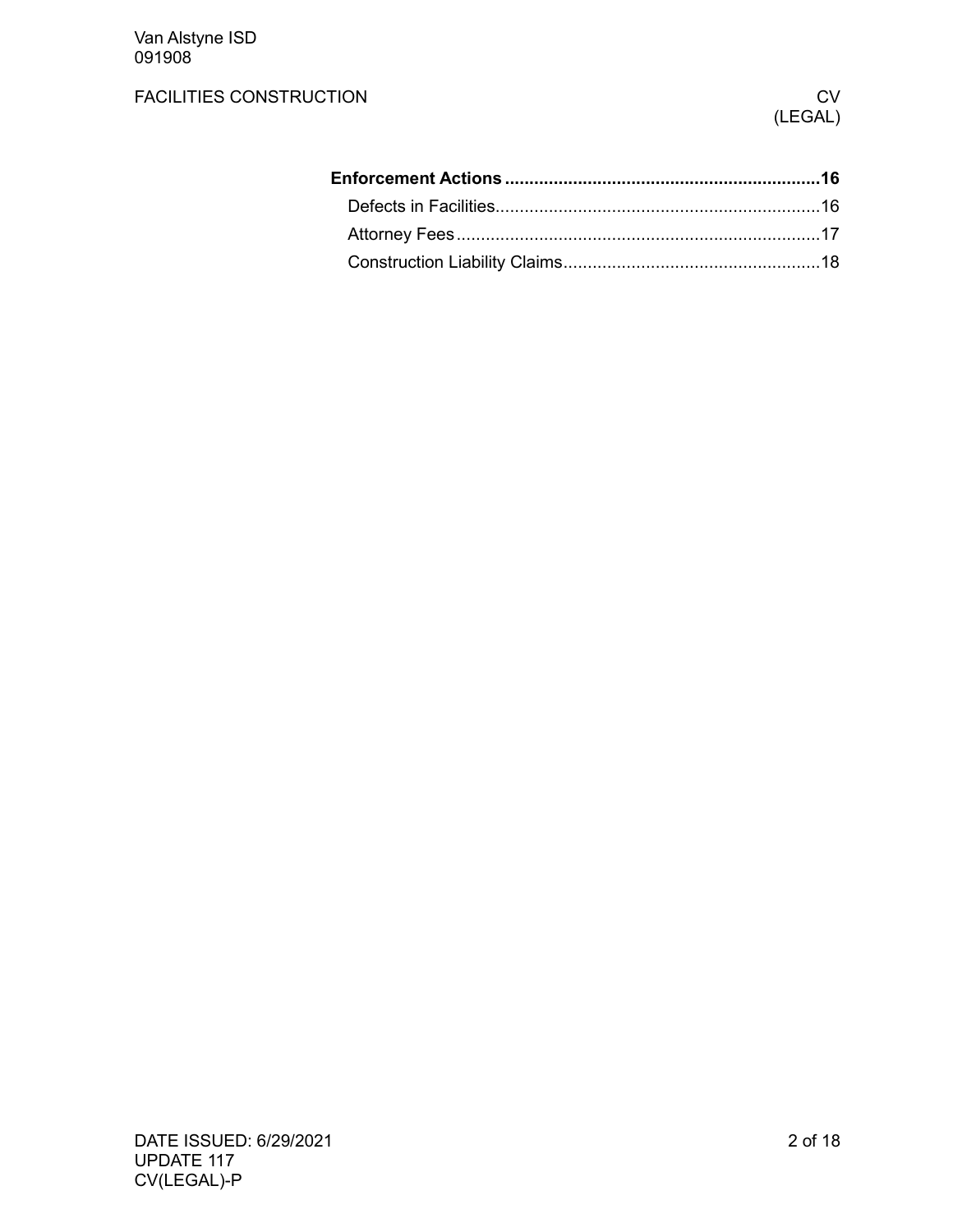<span id="page-2-3"></span><span id="page-2-2"></span><span id="page-2-1"></span><span id="page-2-0"></span>

|                                                 | Note:                                                                                                     | For information on the new instructional facilities allot-<br>ment, see CBA.                                                                                                                                                                                                                                                    |  |  |  |
|-------------------------------------------------|-----------------------------------------------------------------------------------------------------------|---------------------------------------------------------------------------------------------------------------------------------------------------------------------------------------------------------------------------------------------------------------------------------------------------------------------------------|--|--|--|
|                                                 |                                                                                                           | For additional legal requirements applicable to pur-<br>chases with federal funds, see CBB.                                                                                                                                                                                                                                     |  |  |  |
|                                                 |                                                                                                           | For information on procuring goods and services under<br>Education Code Chapter 44, see CH.                                                                                                                                                                                                                                     |  |  |  |
|                                                 |                                                                                                           | For required vendor disclosures and contract provisions,<br>including prohibitions, see CHE.                                                                                                                                                                                                                                    |  |  |  |
|                                                 |                                                                                                           | For provisions pertaining to criminal history record infor-<br>mation on contractors, see CJA(LEGAL).                                                                                                                                                                                                                           |  |  |  |
|                                                 |                                                                                                           | For legal requirements related to energy savings perfor-<br>mance contracts, see CL.                                                                                                                                                                                                                                            |  |  |  |
| <b>Definition</b>                               |                                                                                                           | "Public work contract" means a contract for constructing, altering,<br>or repairing a public building or carrying out or completing any pub-<br>lic work. Gov't Code 2253.001(4)                                                                                                                                                |  |  |  |
| <b>Board Authority</b>                          | A district may adopt rules as necessary to implement Government<br>Code Chapter 2269. Gov't Code 2269.051 |                                                                                                                                                                                                                                                                                                                                 |  |  |  |
| Delegation of<br>Authority                      | son.                                                                                                      | The board may delegate its authority under Government Code<br>Chapter 2269 regarding an action authorized or required by Chap-<br>ter 2269 to a designated representative, committee, or other per-                                                                                                                             |  |  |  |
|                                                 |                                                                                                           | The district shall provide notice of the delegation, the limits of the<br>delegation, and the name or title of each designated person by rule<br>or in the request for bids, proposals, or qualifications or in an ad-<br>dendum to the request.                                                                                |  |  |  |
|                                                 |                                                                                                           | Gov't Code 2269.053                                                                                                                                                                                                                                                                                                             |  |  |  |
|                                                 |                                                                                                           | [For information regarding delegation in the event of a catastrophe,<br>emergency, or natural disaster, see CH.]                                                                                                                                                                                                                |  |  |  |
| <b>Contracts Valued at</b><br>or Above \$50,000 |                                                                                                           | Except as provided by Education Code Chapter 44, Subchapter B,<br>all district contracts for the purchase of goods and services valued<br>at \$50,000 or more in the aggregate for each 12-month period shall<br>be made by the method, of the following methods, that provides<br>the best value for a district [see also CH]: |  |  |  |
|                                                 | 1.                                                                                                        | An interlocal contract. Education Code 44.031(a)(4) [See CH]                                                                                                                                                                                                                                                                    |  |  |  |
|                                                 | 2.                                                                                                        | A method provided by Government Code Chapter 2269 for<br>construction services. Education Code 44.031(a)(5)                                                                                                                                                                                                                     |  |  |  |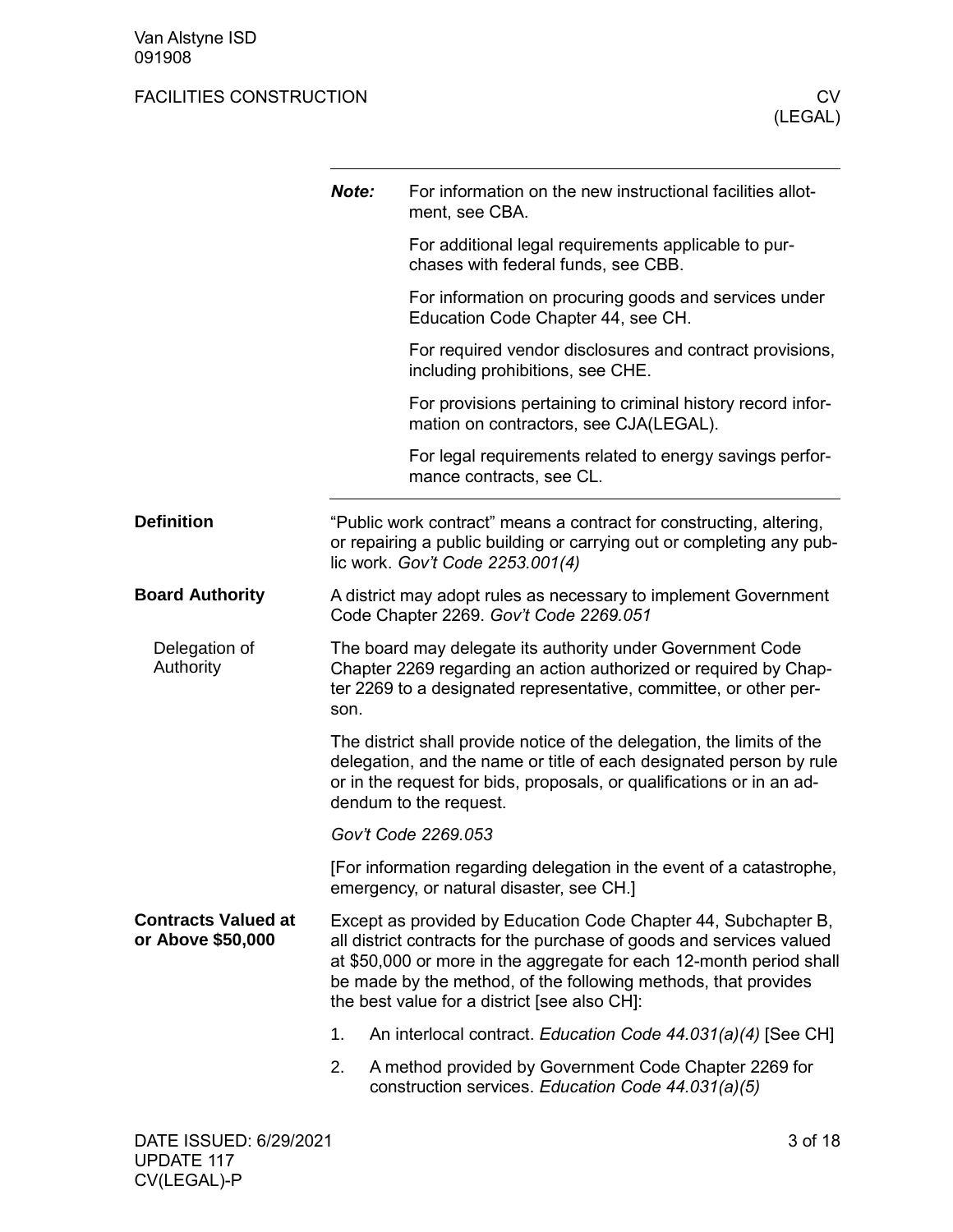<span id="page-3-2"></span><span id="page-3-1"></span><span id="page-3-0"></span>

|                                              |                                                                                                                                                                                                                                                                                                                                                                                                   | a. | Competitive bidding. Gov't Code 2269 Subch. C [See<br>CVA <sub>l</sub>                                                                                                                                                                                               |  |  |
|----------------------------------------------|---------------------------------------------------------------------------------------------------------------------------------------------------------------------------------------------------------------------------------------------------------------------------------------------------------------------------------------------------------------------------------------------------|----|----------------------------------------------------------------------------------------------------------------------------------------------------------------------------------------------------------------------------------------------------------------------|--|--|
|                                              |                                                                                                                                                                                                                                                                                                                                                                                                   | b. | Competitive sealed proposals. Gov't Code 2269 Subch.<br>D [See CVB]                                                                                                                                                                                                  |  |  |
|                                              |                                                                                                                                                                                                                                                                                                                                                                                                   | c. | Construction manager-agent method. Gov't Code 2269<br>Subch. E [See CVC]                                                                                                                                                                                             |  |  |
|                                              |                                                                                                                                                                                                                                                                                                                                                                                                   | d. | Construction manager-at-risk method. Gov't Code 2269<br>Subch. F [See CVD]                                                                                                                                                                                           |  |  |
|                                              |                                                                                                                                                                                                                                                                                                                                                                                                   | е. | Design-build method. Gov't Code 2269 Subch. G [See<br>CVE <sub>l</sub>                                                                                                                                                                                               |  |  |
|                                              |                                                                                                                                                                                                                                                                                                                                                                                                   | f. | Job order contracting. Gov't Code 2269 Subch. I [See<br>CVF <sub>1</sub>                                                                                                                                                                                             |  |  |
|                                              | 3.                                                                                                                                                                                                                                                                                                                                                                                                |    | The reverse auction procedure as defined by Government<br>Code 2155.062(d). Education Code 44.031(a)(6) [See CH]                                                                                                                                                     |  |  |
|                                              |                                                                                                                                                                                                                                                                                                                                                                                                   |    | Education Code 44.031(a); Gov't Code Ch. 2269                                                                                                                                                                                                                        |  |  |
| Exceptions                                   |                                                                                                                                                                                                                                                                                                                                                                                                   |    | For information on procurement options when school equipment, a                                                                                                                                                                                                      |  |  |
| Emergency<br>Damage or<br><b>Destruction</b> | facility, or personal property is destroyed or severely damaged as a<br>result of an unforeseen catastrophe or emergency, under Educa-<br>tion Code 44.031, see CH.                                                                                                                                                                                                                               |    |                                                                                                                                                                                                                                                                      |  |  |
| Contracts<br>Requiring a Bond                | A reverse auction procedure may not be used to obtain services re-<br>lated to a public work contract for which a bond is required under<br>Government Code 2253.021 [see Payment and Performance<br>Bonds, below]. "Reverse auction procedure" has the meaning as-<br>signed by Government Code 2155.062 or a procedure similar to<br>that described by Section 2155.062. Gov't Code 2253.021(h) |    |                                                                                                                                                                                                                                                                      |  |  |
| <b>Notice Publication</b>                    |                                                                                                                                                                                                                                                                                                                                                                                                   |    | A board shall advertise or publish notice of requests for bids, pro-<br>posals, or qualifications in a manner prescribed by law.                                                                                                                                     |  |  |
|                                              |                                                                                                                                                                                                                                                                                                                                                                                                   |    | For a contract entered into by a board under a method provided by<br>Government Code 2269, the board shall publish notice of the time<br>and place the bid or proposal or request for qualifications will be re-<br>ceived and opened in a manner prescribed by law. |  |  |
|                                              |                                                                                                                                                                                                                                                                                                                                                                                                   |    | Gov't Code 2269.052(a)-(b)                                                                                                                                                                                                                                           |  |  |
|                                              |                                                                                                                                                                                                                                                                                                                                                                                                   |    | [See CH for additional notice publication requirements.]                                                                                                                                                                                                             |  |  |
| <b>Contract Selection</b><br><b>Criteria</b> |                                                                                                                                                                                                                                                                                                                                                                                                   |    | In determining the award of a contract under Government Code<br>Chapter 2269, the district shall consider and apply:                                                                                                                                                 |  |  |
|                                              | 1.                                                                                                                                                                                                                                                                                                                                                                                                |    | Any existing laws, including any criteria, related to historically<br>underutilized businesses; and                                                                                                                                                                  |  |  |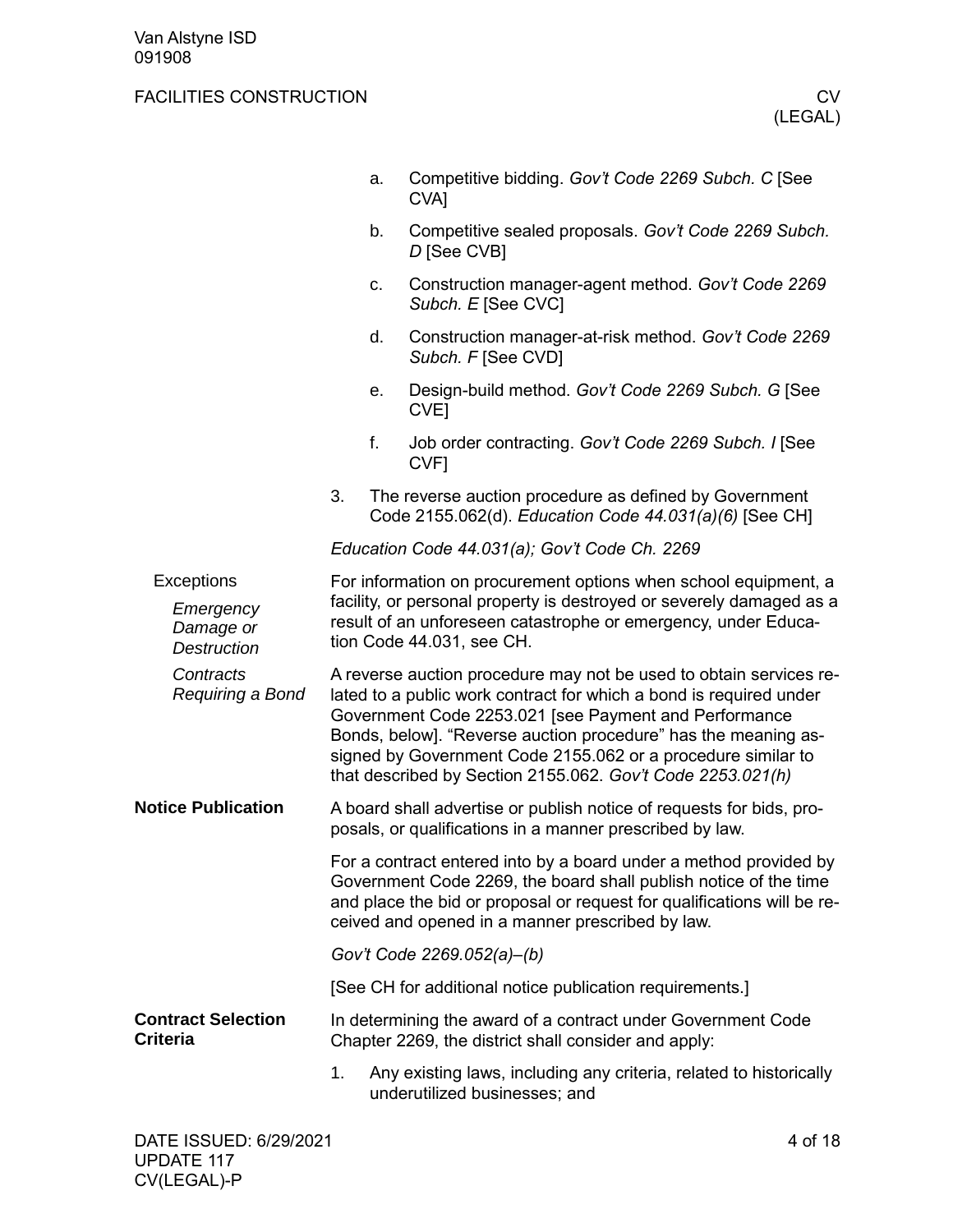<span id="page-4-5"></span><span id="page-4-4"></span><span id="page-4-3"></span><span id="page-4-2"></span><span id="page-4-1"></span><span id="page-4-0"></span>

|                                                                                                          | 2.                                                                 | Any existing laws, rules, or applicable municipal charters, in-<br>cluding laws applicable to local governments, related to the<br>use of women, minority, small, or disadvantaged businesses.                                                                                                                           |  |  |  |
|----------------------------------------------------------------------------------------------------------|--------------------------------------------------------------------|--------------------------------------------------------------------------------------------------------------------------------------------------------------------------------------------------------------------------------------------------------------------------------------------------------------------------|--|--|--|
|                                                                                                          | In determining the award of a contract, the district may consider: |                                                                                                                                                                                                                                                                                                                          |  |  |  |
|                                                                                                          | 1.                                                                 | The price.                                                                                                                                                                                                                                                                                                               |  |  |  |
|                                                                                                          | 2.                                                                 | The offeror's experience and reputation.                                                                                                                                                                                                                                                                                 |  |  |  |
|                                                                                                          | 3.                                                                 | The quality of the offeror's goods or services.                                                                                                                                                                                                                                                                          |  |  |  |
|                                                                                                          | 4.                                                                 | The impact on the ability of the district to comply with rules re-<br>lating to historically underutilized businesses.                                                                                                                                                                                                   |  |  |  |
|                                                                                                          | 5.                                                                 | The offeror's safety record.                                                                                                                                                                                                                                                                                             |  |  |  |
|                                                                                                          | 6.                                                                 | The offeror's proposed personnel.                                                                                                                                                                                                                                                                                        |  |  |  |
|                                                                                                          | 7.                                                                 | Whether the offeror's financial capability is appropriate to the<br>size and scope of the project.                                                                                                                                                                                                                       |  |  |  |
|                                                                                                          | 8.                                                                 | Any other relevant factor specifically listed in the request for<br>bids, proposals, or qualifications.                                                                                                                                                                                                                  |  |  |  |
|                                                                                                          |                                                                    | Gov't Code 2269.055                                                                                                                                                                                                                                                                                                      |  |  |  |
| <b>Using Method Other</b><br><b>Than Competitive</b><br><b>Bidding</b><br><b>Determine Best</b><br>Value |                                                                    | The board that considers a construction contract using a method<br>authorized by Government Code Chapter 2269 other than competi-<br>tive bidding must, before advertising, determine which method pro-<br>vides the best value for the district.                                                                        |  |  |  |
| <b>Publish Criteria</b>                                                                                  |                                                                    | The district shall base its selection among offerors on applicable<br>criteria listed for the particular method used. The district shall pub-<br>lish in the request for proposals or qualifications the criteria that will<br>be used to evaluate the offerors and the applicable weighted value<br>for each criterion. |  |  |  |
| <b>Make Evaluations</b><br>Public                                                                        |                                                                    | The district shall document the basis of its selection and shall<br>make the evaluations public not later than the seventh day after the<br>date the contract is awarded.                                                                                                                                                |  |  |  |
|                                                                                                          |                                                                    | Gov't Code 2269.056                                                                                                                                                                                                                                                                                                      |  |  |  |
| <b>Submission</b>                                                                                        |                                                                    | A person who submits a bid, proposal, or qualification to a govern-<br>mental entity shall seal it before delivery. Gov't Code 2269.059                                                                                                                                                                                  |  |  |  |
| <b>Right to Work</b>                                                                                     |                                                                    | While engaged in procuring goods or services, awarding a con-<br>tract, or overseeing procurement or construction for a public work<br>or public improvement under Government Code Chapter 2269, a<br>district:                                                                                                          |  |  |  |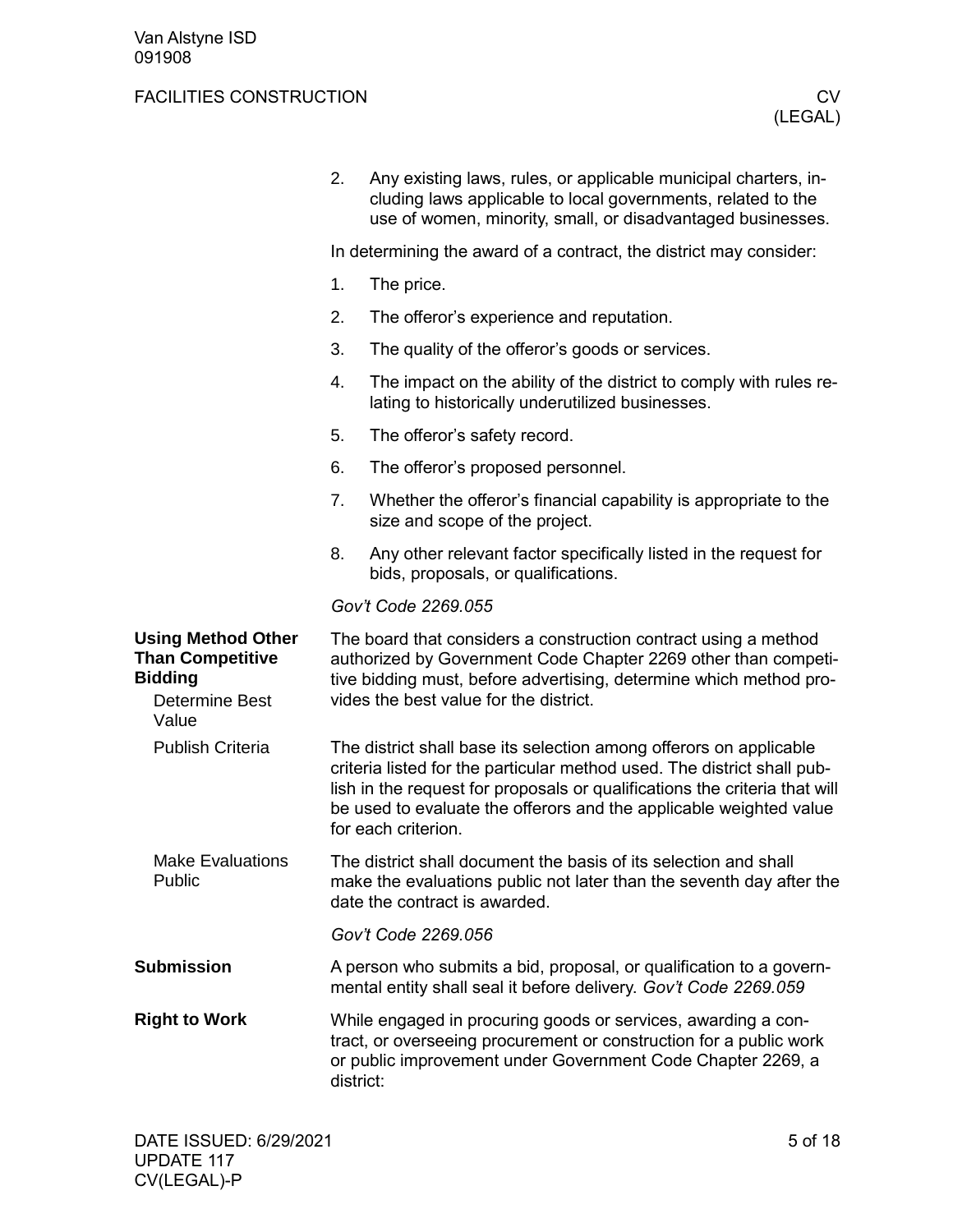<span id="page-5-3"></span>CV(LEGAL)-P

<span id="page-5-2"></span><span id="page-5-1"></span><span id="page-5-0"></span>

|                                                    | 1. | May not consider whether a person is a member of or has an-<br>other relationship with any organization; and                                                                                                                                                                                                                                                                                                                        |         |
|----------------------------------------------------|----|-------------------------------------------------------------------------------------------------------------------------------------------------------------------------------------------------------------------------------------------------------------------------------------------------------------------------------------------------------------------------------------------------------------------------------------|---------|
|                                                    | 2. | Shall ensure that its bid specifications and any subsequent<br>contract or other agreement do not deny or diminish the right<br>of a person to work because of the person's membership or<br>other relationship status with respect to an organization.                                                                                                                                                                             |         |
|                                                    |    | Gov't Code 2269.054                                                                                                                                                                                                                                                                                                                                                                                                                 |         |
| Collective<br>Bargaining                           |    | A district awarding a public work contract funded with state money,<br>including the issuance of debt guaranteed by the state, may not:                                                                                                                                                                                                                                                                                             |         |
|                                                    | 1. | Prohibit, require, discourage, or encourage a person bidding<br>on the public work contract, including a contractor or subcon-<br>tractor, from entering into or adhering to an agreement with a<br>collective bargaining organization relating to the project; or                                                                                                                                                                  |         |
|                                                    | 2. | Discriminate against a person described by item 1 based on<br>the person's involvement in the agreement, including the per-<br>son's status or lack of status as a party to the agreement or<br>willingness or refusal to enter into the agreement.                                                                                                                                                                                 |         |
|                                                    |    | Gov't Code 2269.0541(a)                                                                                                                                                                                                                                                                                                                                                                                                             |         |
| <b>Out-of-State Bidders</b>                        |    | For legal requirements regarding out-of-state bidders, see CH.                                                                                                                                                                                                                                                                                                                                                                      |         |
| <b>Change Orders</b>                               |    | If a change in plans or specifications is necessary after the perfor-<br>mance of a contract is begun or if it is necessary to decrease or in-<br>crease the quantity of work to be performed or of materials, equip-<br>ment, or supplies to be furnished, the district may approve change<br>orders making the changes. The district may grant general author-<br>ity to an administrative official to approve the change orders. |         |
|                                                    |    | The total contract price may not be increased because of the<br>changes unless additional money for increased costs is approved<br>for that purpose from available money or is provided for by the au-<br>thorization of the issuance of time warrants.                                                                                                                                                                             |         |
|                                                    |    | A contract with an original contract price of \$1 million or more may<br>not be increased by more than 25 percent. If a change order for a<br>contract with an original contract price of less than \$1 million in-<br>creases the contract amount to \$1 million or more, the total of the<br>subsequent change orders may not increase the revised contract<br>amount by more than 25 percent of the original contract price.     |         |
|                                                    |    | Education Code 44.0411                                                                                                                                                                                                                                                                                                                                                                                                              |         |
| Inspection,<br>Verification, and<br><b>Testing</b> |    | Independently of the contractor, construction manager-at-risk, or<br>design-build firm, a district shall provide or contract for the con-<br>struction materials engineering, testing, and inspection services                                                                                                                                                                                                                      |         |
| DATE ISSUED: 6/29/2021<br><b>UPDATE 117</b>        |    |                                                                                                                                                                                                                                                                                                                                                                                                                                     | 6 of 18 |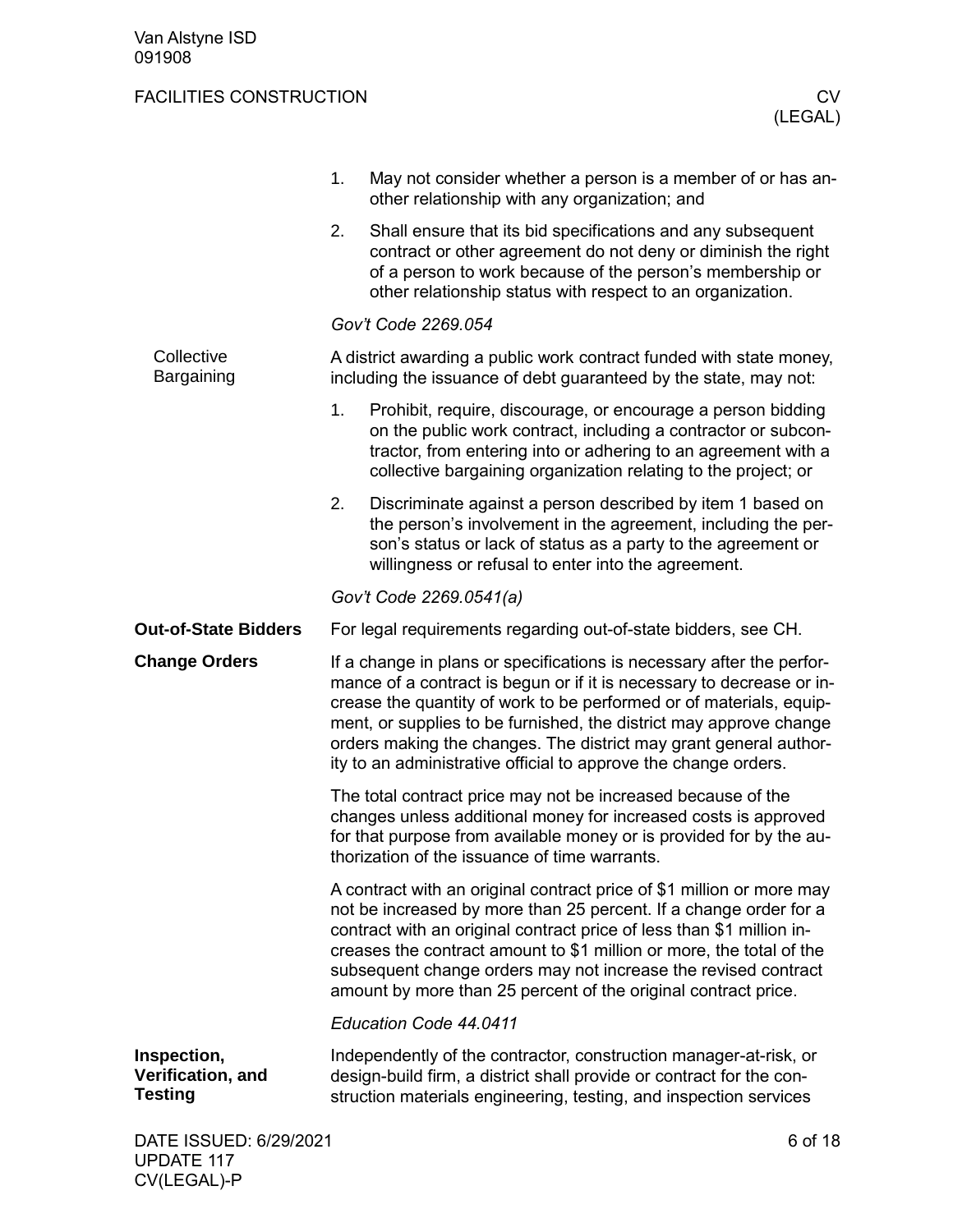<span id="page-6-2"></span><span id="page-6-1"></span><span id="page-6-0"></span>

| Van Alstyne ISD<br>091908                                             |      |    |                |                                                                                                                                                                                                                                                                                                                                                                                |
|-----------------------------------------------------------------------|------|----|----------------|--------------------------------------------------------------------------------------------------------------------------------------------------------------------------------------------------------------------------------------------------------------------------------------------------------------------------------------------------------------------------------|
| <b>FACILITIES CONSTRUCTION</b>                                        |      |    |                | CV.<br>(LEGAL)                                                                                                                                                                                                                                                                                                                                                                 |
|                                                                       |      |    |                | and the verification testing services necessary for acceptance of<br>the facility by the district. The district shall select the services for<br>which it contracts in accordance with Government Code 2254.004.<br>Gov't Code 2269.058                                                                                                                                        |
| <b>Impact Fees</b>                                                    |      |    |                | A district is not required to pay impact fees imposed under Local<br>Government Code Chapter 395 unless the board consents to the<br>payment of the fees by entering a contract with the political subdivi-<br>sion that imposes the fees. The contract may contain terms the<br>board considers advisable to provide for the payment of the fees.<br>Local Gov't Code 395.022 |
| <b>Professional</b><br><b>Services</b><br>Architects and<br>Engineers | ble. |    |                | An architect or engineer required to be selected or designated un-<br>der Government Code Chapter 2269 has full responsibility for com-<br>plying with Occupations Code Chapter 1051 or 1001, as applica-                                                                                                                                                                      |
|                                                                       |      |    |                | If the selected or designated architect or engineer is not a full-time<br>employee of the district, the district shall select the architect or en-<br>gineer on the basis of demonstrated competence and qualifications<br>as provided by Government Code 2254.004 [see Procuring Profes-<br>sional Services, below].                                                          |
|                                                                       |      |    |                | Gov't Code 2269.057                                                                                                                                                                                                                                                                                                                                                            |
| Registered<br>Architect                                               |      |    |                | An architectural plan or specification for any of the following may<br>be prepared only by an architect:                                                                                                                                                                                                                                                                       |
|                                                                       | 1.   |    | that is to be: | A new building having construction costs exceeding \$100,000                                                                                                                                                                                                                                                                                                                   |
|                                                                       |      | a. |                | Constructed and owned by a district; and                                                                                                                                                                                                                                                                                                                                       |
|                                                                       |      | b. |                | Used for education, assembly, or office occupancy; or                                                                                                                                                                                                                                                                                                                          |
|                                                                       | 2.   |    | \$50,000 that: | An alteration or addition having construction costs exceeding                                                                                                                                                                                                                                                                                                                  |
|                                                                       |      | a. |                | Is to be made to an existing building that:                                                                                                                                                                                                                                                                                                                                    |
|                                                                       |      |    | (1)            | Is owned by a district; and                                                                                                                                                                                                                                                                                                                                                    |
|                                                                       |      |    | (2)            | Is or will be used for education, assembly, or office<br>occupancy; and                                                                                                                                                                                                                                                                                                        |
|                                                                       |      | b. |                | Requires the removal, relocation, or addition of a wall or<br>partition or the alteration or addition of an exit.                                                                                                                                                                                                                                                              |
|                                                                       |      |    |                | This provision does not prohibit an owner of a building from con-<br>tracting with an architect or engineer as the prime design profes-<br>sional for a building construction, alteration, or addition project.<br>Designation as the prime design professional does not expand the                                                                                            |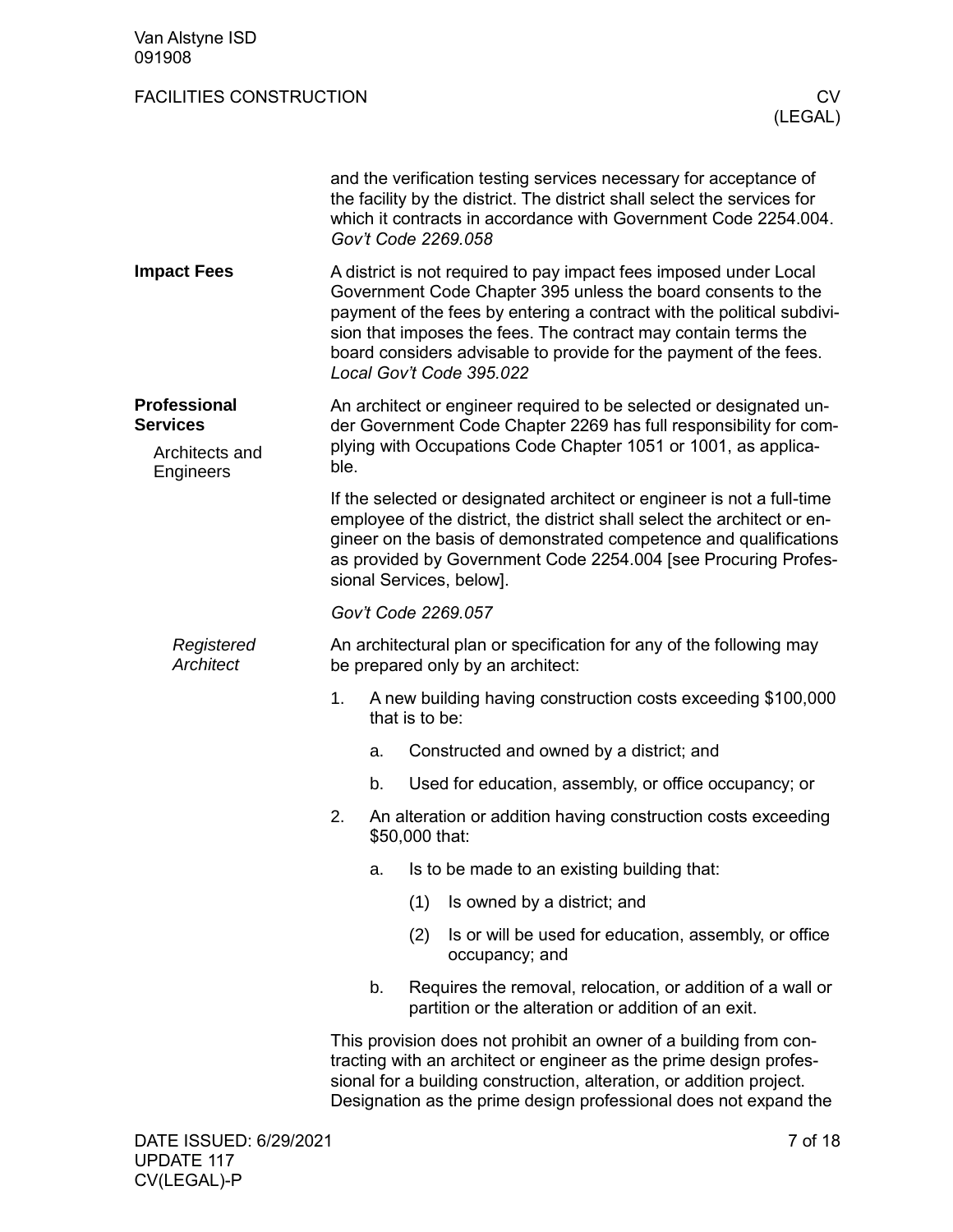|                                                                                |                                                                                                             | scope of practice of an architect or engineer beyond the scope of<br>practice that the architect or engineer is authorized to practice un-<br>der Occupations Code Chapter 1001 or 1051.                                                                                           |  |  |  |  |  |  |
|--------------------------------------------------------------------------------|-------------------------------------------------------------------------------------------------------------|------------------------------------------------------------------------------------------------------------------------------------------------------------------------------------------------------------------------------------------------------------------------------------|--|--|--|--|--|--|
|                                                                                |                                                                                                             | Occupations Code 1051.703; 22 TAC 1.212                                                                                                                                                                                                                                            |  |  |  |  |  |  |
| Registered<br>Engineer                                                         |                                                                                                             | A district may not construct a public work involving engineering in<br>which the public health, welfare, or safety is involved, unless:                                                                                                                                            |  |  |  |  |  |  |
|                                                                                | 1.                                                                                                          | The engineering plans, specifications, and estimates have<br>been prepared by an engineer; and                                                                                                                                                                                     |  |  |  |  |  |  |
|                                                                                | 2.                                                                                                          | The engineering construction is to be performed under the di-<br>rect supervision of an engineer.                                                                                                                                                                                  |  |  |  |  |  |  |
|                                                                                |                                                                                                             | Occupations Code 1001.407                                                                                                                                                                                                                                                          |  |  |  |  |  |  |
|                                                                                |                                                                                                             | The following work is exempt from Occupations Code Chapter<br>1001 (Texas Engineering Practice Act):                                                                                                                                                                               |  |  |  |  |  |  |
|                                                                                | 1.                                                                                                          | A public work that involves electrical or mechanical engineer-<br>ing, if the contemplated expense for the completed project is<br>\$8,000 or less; or                                                                                                                             |  |  |  |  |  |  |
|                                                                                | 2.                                                                                                          | A public work that does not involve electrical or mechanical<br>engineering, if the contemplated expense for the completed<br>project is \$20,000 or less.                                                                                                                         |  |  |  |  |  |  |
|                                                                                |                                                                                                             | Occupations Code 1001.053                                                                                                                                                                                                                                                          |  |  |  |  |  |  |
| Certification for<br>Purchases<br><b>Through</b><br>Purchasing<br>Cooperatives |                                                                                                             | A district may not enter into a contract to purchase construction-re-<br>lated goods or services through a purchasing cooperative under<br>Government Code Chapter 791 in an amount greater than \$50,000<br>unless a person designated by the district certifies in writing that: |  |  |  |  |  |  |
|                                                                                | 1.                                                                                                          | The project for which the construction-related goods or ser-<br>vices are being procured does not require the preparation of<br>plans and specifications under Occupation Code Chapter<br>1001 or 1051; or                                                                         |  |  |  |  |  |  |
|                                                                                | 2.                                                                                                          | The plans and specifications required under Occupation Code<br>Chapters 1001 and 1051 have been prepared.                                                                                                                                                                          |  |  |  |  |  |  |
|                                                                                |                                                                                                             | "Purchasing cooperative" means a group purchasing organization<br>that governmental entities join as members and the managing en-<br>tity of which receives fees from members or vendors.                                                                                          |  |  |  |  |  |  |
|                                                                                | Gov't Code 791.011(j) [See CH for more information on interlocal<br>contracts and purchasing cooperatives.] |                                                                                                                                                                                                                                                                                    |  |  |  |  |  |  |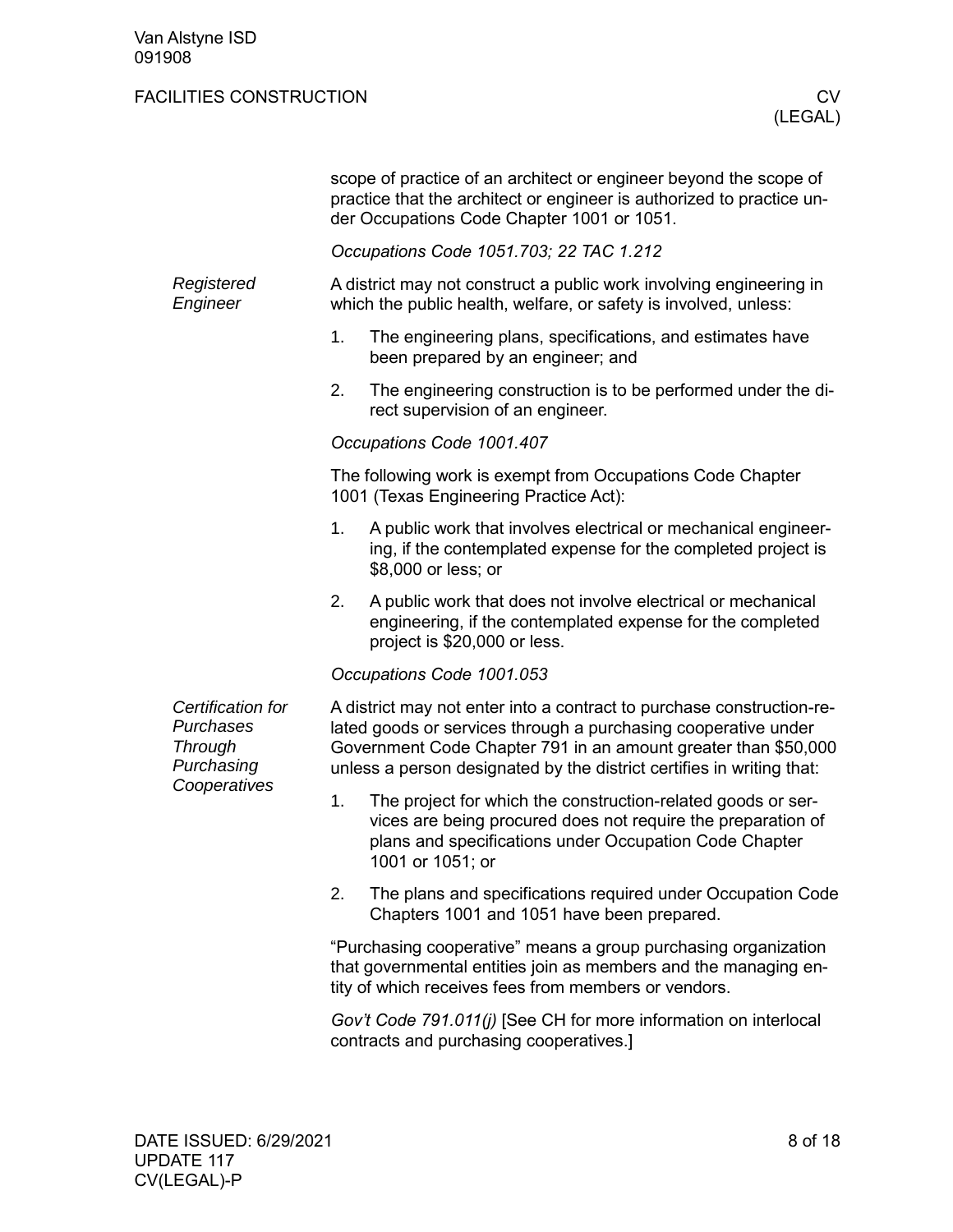<span id="page-8-1"></span><span id="page-8-0"></span>

| Procuring<br>Architectural or<br>Engineering<br><b>Services</b>                        | Education Code 44.031 does not apply to a contract for profes-<br>sional services rendered, including the services of an architect. Ed-<br>ucation Code 44.031(f) [See CH for information on the Professional<br>Services Procurement Act generally.]                                                                                                                                                                                                                                                                                                                                                                                                                                                                                                                                                    |  |  |  |  |  |  |  |
|----------------------------------------------------------------------------------------|----------------------------------------------------------------------------------------------------------------------------------------------------------------------------------------------------------------------------------------------------------------------------------------------------------------------------------------------------------------------------------------------------------------------------------------------------------------------------------------------------------------------------------------------------------------------------------------------------------------------------------------------------------------------------------------------------------------------------------------------------------------------------------------------------------|--|--|--|--|--|--|--|
|                                                                                        | In procuring architectural, engineering, or land-surveying services,<br>a district shall:                                                                                                                                                                                                                                                                                                                                                                                                                                                                                                                                                                                                                                                                                                                |  |  |  |  |  |  |  |
|                                                                                        | 1.<br>First select the most highly qualified provider on the basis of<br>demonstrated competence and qualifications; and                                                                                                                                                                                                                                                                                                                                                                                                                                                                                                                                                                                                                                                                                 |  |  |  |  |  |  |  |
|                                                                                        | 2.<br>Then attempt to negotiate with that provider a contract at a<br>fair and reasonable price.                                                                                                                                                                                                                                                                                                                                                                                                                                                                                                                                                                                                                                                                                                         |  |  |  |  |  |  |  |
|                                                                                        | If a satisfactory contract cannot be negotiated with the most highly<br>qualified provider of architectural, engineering, or land-surveying<br>services, a district shall formally end negotiations with that pro-<br>vider, select the next most highly qualified provider, and attempt to<br>negotiate a contract with that provider at a fair and reasonable<br>price. The district shall continue this process to select and negoti-<br>ate with providers until a contract is entered into.                                                                                                                                                                                                                                                                                                         |  |  |  |  |  |  |  |
|                                                                                        | Gov't Code 2254.004                                                                                                                                                                                                                                                                                                                                                                                                                                                                                                                                                                                                                                                                                                                                                                                      |  |  |  |  |  |  |  |
|                                                                                        | An interlocal contract between a district and a purchasing coopera-<br>tive may not be used to purchase engineering or architectural ser-<br>vices. Gov't Code 791.011(h)                                                                                                                                                                                                                                                                                                                                                                                                                                                                                                                                                                                                                                |  |  |  |  |  |  |  |
| Contracts for<br>Engineering or<br>Architectural<br><b>Services</b><br>Indemnification | A covenant or promise in, in connection with, or collateral to a con-<br>tract for engineering or architectural services to which a district is a<br>party is void and unenforceable if the covenant or promise provides<br>that a licensed engineer or registered architect whose work product<br>is the subject of the contract must indemnify or hold harmless the<br>district against liability for damage, other than liability for damage<br>to the extent that the damage is caused by or results from an act of<br>negligence, intentional tort, intellectual property infringement, or<br>failure to pay a subcontractor or supplier committed by the indem-<br>nitor or the indemnitor's agent, consultant under contract, or an-<br>other entity over which the indemnitor exercises control. |  |  |  |  |  |  |  |
| Duty to Defend                                                                         | Except as provided below, a covenant or promise in, in connection<br>with, or collateral to a contract for engineering or architectural ser-<br>vices to which a district is a party is void and unenforceable if the<br>covenant or promise provides that a licensed engineer or regis-<br>tered architect whose work product is the subject of the contract<br>must defend a party, including a third party, against a claim based<br>wholly or partly on the negligence of, fault of, or breach of contract<br>by the district, the district's agent, the district's employee, or other<br>entity, excluding the engineer or architect or that person's agent,                                                                                                                                        |  |  |  |  |  |  |  |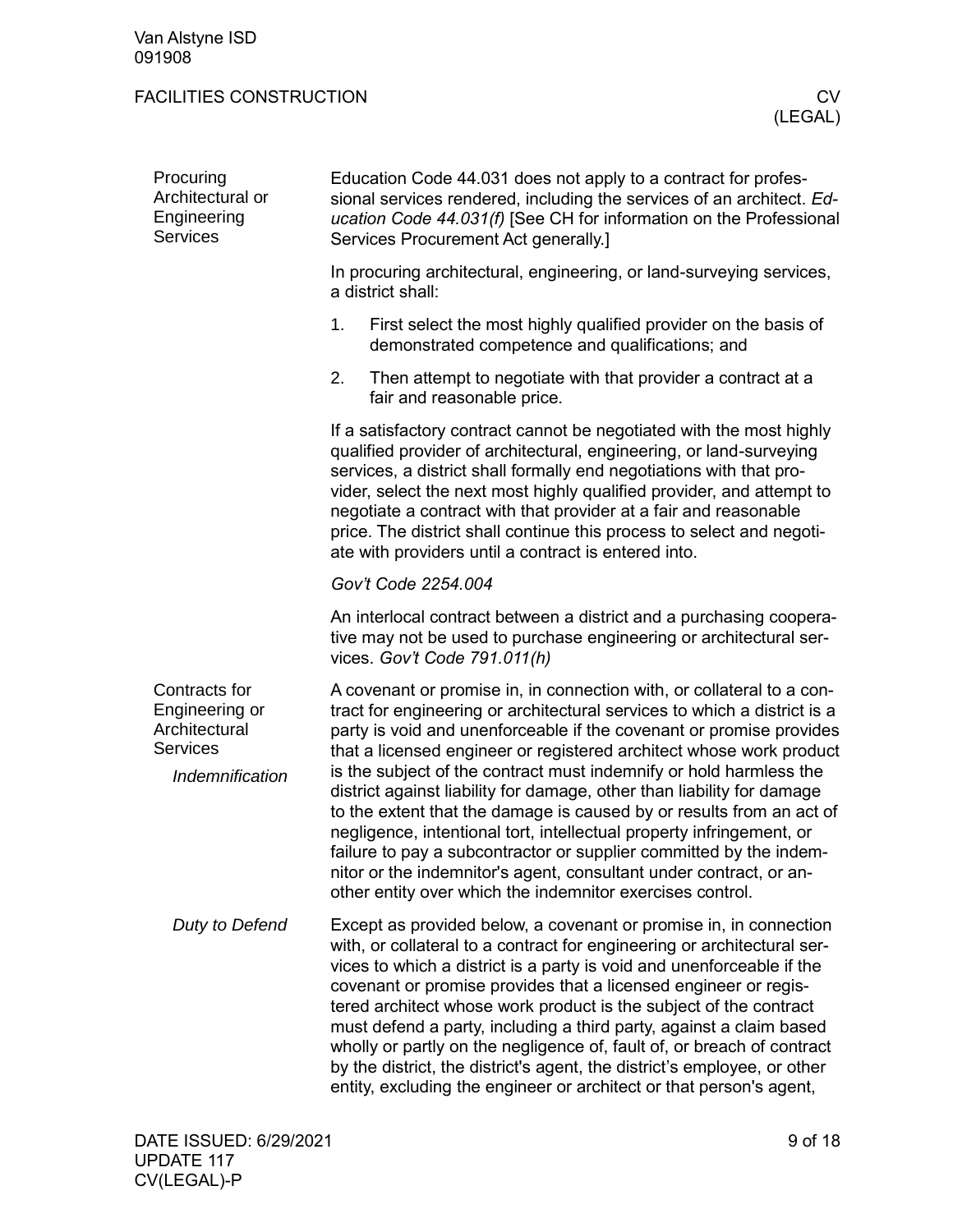<span id="page-9-0"></span>

|                                                    |    | employee, or subconsultant, over which the district exercises con-<br>trol. A covenant or promise may provide for the reimbursement of a<br>district's reasonable attorney's fees in proportion to the engineer's<br>or architect's liability.                                                                                   |  |  |  |  |  |  |  |
|----------------------------------------------------|----|----------------------------------------------------------------------------------------------------------------------------------------------------------------------------------------------------------------------------------------------------------------------------------------------------------------------------------|--|--|--|--|--|--|--|
| District as<br><b>Additional</b><br><b>Insured</b> |    | A district may require in a contract for engineering or architectural<br>services to which the district is a party that the engineer or archi-<br>tect name the district as an additional insured under the engineer's<br>or architect's general liability insurance policy and provide any de-<br>fense provided by the policy. |  |  |  |  |  |  |  |
| <b>Standard of Care</b>                            |    | A contract for engineering or architectural services to which a dis-<br>trict is a party must require a licensed engineer or registered archi-<br>tect to perform services:                                                                                                                                                      |  |  |  |  |  |  |  |
|                                                    | 1. | With the professional skill and care ordinarily provided by<br>competent engineers or architects practicing under the same<br>or similar circumstances and professional license; and                                                                                                                                             |  |  |  |  |  |  |  |
|                                                    | 2. | As expeditiously as is prudent considering the ordinary pro-<br>fessional skill and care of a competent engineer or architect.                                                                                                                                                                                                   |  |  |  |  |  |  |  |
|                                                    |    | In a contract for engineering or architectural services to which a<br>district is a party, a provision establishing a different standard of<br>care than a standard described above is void and unenforceable. If<br>a contract contains a void and unenforceable provision, the stand-<br>ard of care described above applies.  |  |  |  |  |  |  |  |
|                                                    |    | Nothing in these provisions prohibits a district in a contract for engi-<br>neering or architectural services to which the district is a party from<br>including and enforcing conditions that relate to the scope, fees,<br>and schedule of a project in the contract.                                                          |  |  |  |  |  |  |  |
|                                                    |    | Local Gov't Code 271.904                                                                                                                                                                                                                                                                                                         |  |  |  |  |  |  |  |
| <b>Payment and</b><br><b>Performance Bonds</b>     |    | A district that makes a public work contract with a prime contractor<br>shall require the contractor, before beginning the work, to execute<br>to the district:                                                                                                                                                                  |  |  |  |  |  |  |  |
|                                                    | 1. | A performance bond if the contract is in excess of \$100,000;<br>and                                                                                                                                                                                                                                                             |  |  |  |  |  |  |  |
|                                                    | 2. | A payment bond if the contract is in excess of \$25,000.                                                                                                                                                                                                                                                                         |  |  |  |  |  |  |  |
|                                                    |    | A bond required by this provision must be executed by a corporate<br>surety in accordance with Insurance Code Article 7.19-1 (now In-<br>surance Code 3503.001-.005). A bond for a public work contract<br>with a district must be payable to and its form must be approved by<br>the awarding board.                            |  |  |  |  |  |  |  |
|                                                    |    | Gov't Code 2253.021(a), (d)-(e)                                                                                                                                                                                                                                                                                                  |  |  |  |  |  |  |  |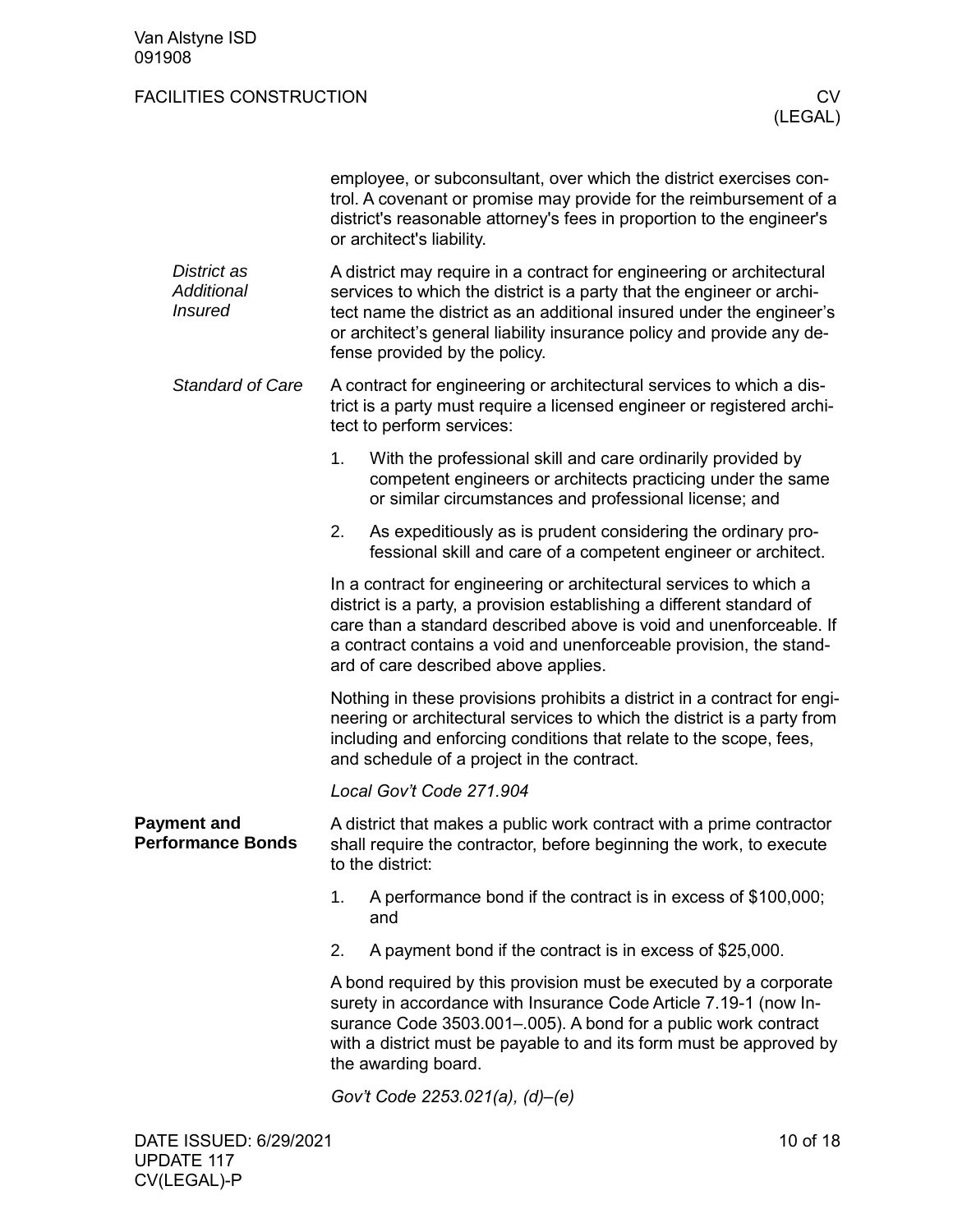<span id="page-10-1"></span><span id="page-10-0"></span>

|                                                 | The performance bond is solely for the protection of the district<br>awarding the public work contract, in the amount of the contract,<br>and conditioned on the faithful performance of the work in accord-<br>ance with the plans, specifications, and contract documents. Gov't<br>Code 2253.021(b) |
|-------------------------------------------------|--------------------------------------------------------------------------------------------------------------------------------------------------------------------------------------------------------------------------------------------------------------------------------------------------------|
|                                                 | The payment bond is solely for the protection and use of payment<br>bond beneficiaries who have a direct contractual relationship with<br>the prime contractor or a subcontractor to supply public work labor<br>or material, and in the amount of the contract. Gov't Code<br>2253.021(c)             |
| <b>Failure to Obtain</b><br><b>Payment Bond</b> | If a district fails to obtain from a prime contractor a payment bond<br>as required above:                                                                                                                                                                                                             |
|                                                 | 1.<br>The district is subject to the same liability that a surety would<br>have if the surety had issued a payment bond and if the dis-<br>trict had obtained the bond; and                                                                                                                            |
|                                                 | A payment bond beneficiary is entitled to a lien on money due<br>2.<br>to the prime contractor in the same manner and to the same<br>extent as if the public work contract were subject to Property<br>Code Chapter 53, Subchapter J (Lien on Money Due Public<br>Works Contractor).                   |
|                                                 | Gov't Code 2253.027(a)                                                                                                                                                                                                                                                                                 |
| Bond for Insured<br>Loss                        | A district shall ensure that an insurance company that is fulfilling its<br>obligation under a contract of insurance by arranging for the re-<br>placement of a loss, rather than by making a cash payment directly<br>to the district, furnishes or has furnished by a contractor:                    |
|                                                 | A performance bond as described above for the benefit of a<br>1.<br>district; and                                                                                                                                                                                                                      |
|                                                 | 2.<br>A payment bond, as described above for the benefit of the<br>beneficiaries described above.                                                                                                                                                                                                      |
|                                                 | If the payment bond is not furnished, the district is subject to the<br>same liability that a surety would have if the surety had issued the<br>payment bond and the district had required the bond to be pro-<br>vided.                                                                               |
|                                                 | The bonds required to be furnished by the provisions above shall<br>be furnished before the contractor begins work. It is an implied obli-<br>gation under a contract of insurance for the insurance company to<br>furnish these bonds.                                                                |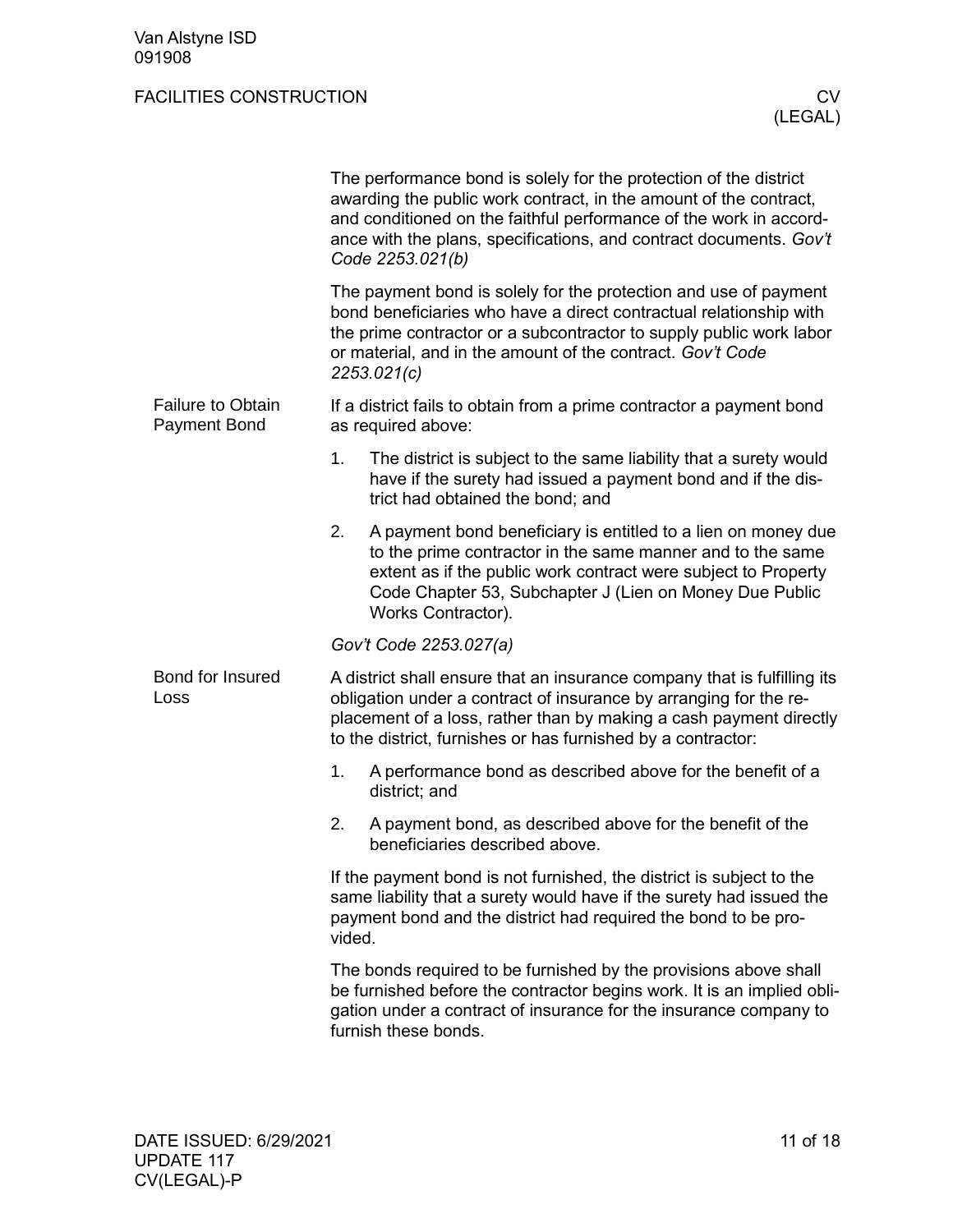<span id="page-11-0"></span>

| Exception to<br>Bond<br>Requirement | These provisions do not apply to a district when a surety company<br>is complying with an obligation under a bond that had been issued<br>for the benefit of the district.                                                                                                                                                                                              |  |  |  |  |  |  |
|-------------------------------------|-------------------------------------------------------------------------------------------------------------------------------------------------------------------------------------------------------------------------------------------------------------------------------------------------------------------------------------------------------------------------|--|--|--|--|--|--|
|                                     | Gov't Code 2253.022                                                                                                                                                                                                                                                                                                                                                     |  |  |  |  |  |  |
| <b>Prevailing Wage on</b>           | "Worker" includes a laborer or mechanic. Gov't Code 2258.001(3)                                                                                                                                                                                                                                                                                                         |  |  |  |  |  |  |
| <b>Public Works</b>                 | A worker employed on a public work by or on behalf of a district<br>shall be paid:                                                                                                                                                                                                                                                                                      |  |  |  |  |  |  |
|                                     | Not less than the general prevailing rate of per diem wages<br>1.<br>for work of a similar character in the locality in which the work<br>is performed; and                                                                                                                                                                                                             |  |  |  |  |  |  |
|                                     | 2.<br>Not less than the general prevailing rate of per diem wages<br>for legal holiday and overtime work.                                                                                                                                                                                                                                                               |  |  |  |  |  |  |
|                                     | The requirements above do not apply to maintenance work. A<br>worker is employed on a public work for purposes of this provision<br>if the worker is employed by a contractor or subcontractor in the<br>execution of a contract for public work with a district.                                                                                                       |  |  |  |  |  |  |
|                                     | Gov't Code 2258.021                                                                                                                                                                                                                                                                                                                                                     |  |  |  |  |  |  |
|                                     | For a contract for a public work awarded by a district, the board<br>shall determine the general prevailing rate of per diem wages in<br>the district for each craft or type of worker needed to execute the<br>contract and the prevailing rate for legal holiday and overtime work<br>by:                                                                             |  |  |  |  |  |  |
|                                     | Conducting a survey of the wages received by classes of<br>1 <sub>1</sub><br>workers employed on projects of a character similar to the<br>contract work in the district in which the public work is to be<br>performed; or                                                                                                                                             |  |  |  |  |  |  |
|                                     | 2.<br>Using the prevailing wage rate as determined by the U.S. De-<br>partment of Labor in accordance with the Davis-Bacon Act (40<br>U.S.C. Section 276a et seq.), and its subsequent amend-<br>ments.                                                                                                                                                                 |  |  |  |  |  |  |
|                                     | The board shall determine the general prevailing rate of per diem<br>wages as a sum certain, expressed in dollars and cents. A board<br>shall specify in the call for bids for the contract and in the contract<br>itself the wage rates determined under these provisions. The<br>board's determination of the general prevailing rates of per diem<br>wages is final. |  |  |  |  |  |  |

*Gov't Code 2258.022(a), (c)–(e)*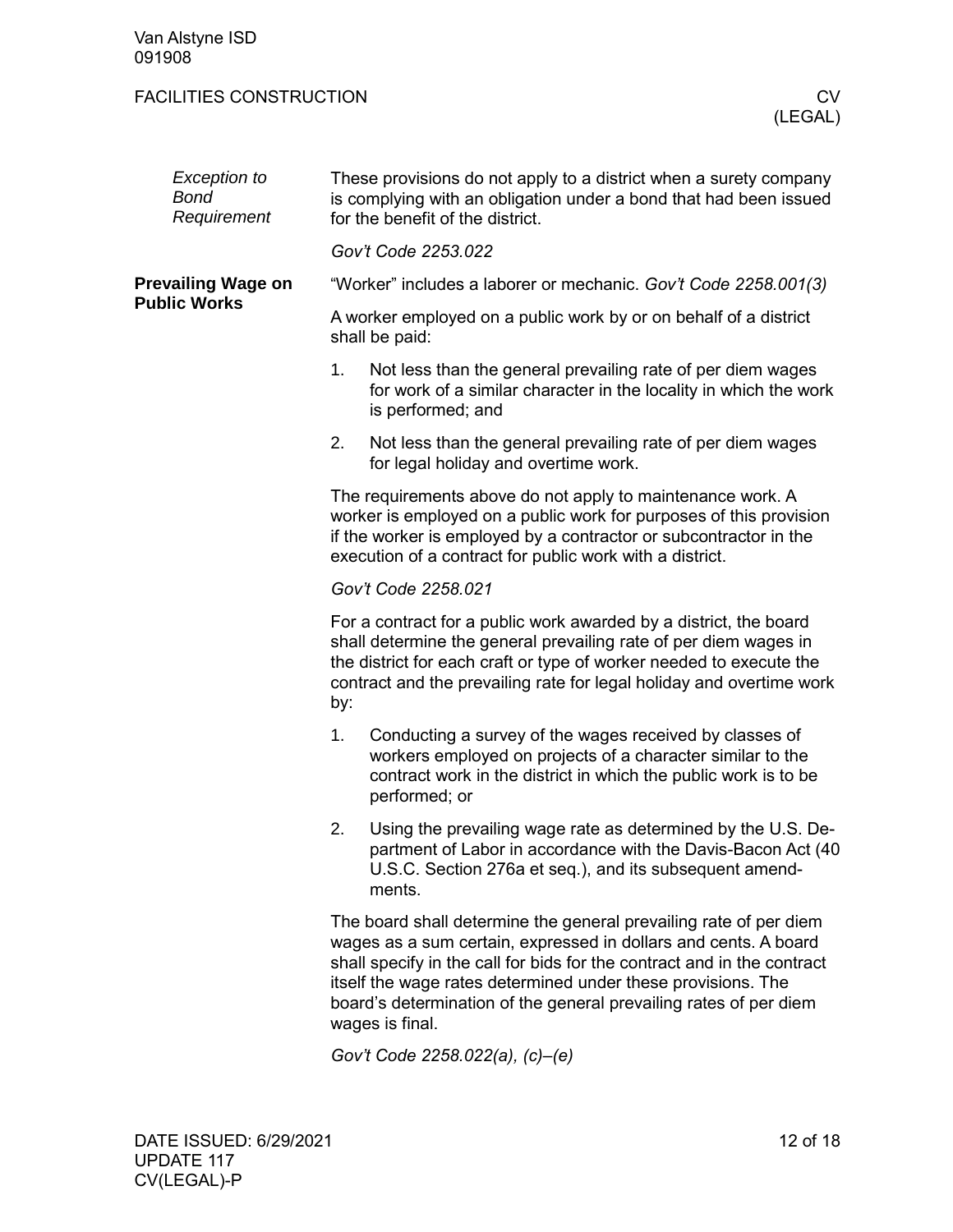<span id="page-12-1"></span><span id="page-12-0"></span>

|                                | 2258.022(b)                                                                  | Government Code 2258.022(b) applies to a public work located in<br>a county bordering the United Mexican States or in a county adja-<br>cent to a county bordering the United Mexican States. Gov't Code                                                                                                                                                                                                                                                                                                                                                                       |  |
|--------------------------------|------------------------------------------------------------------------------|--------------------------------------------------------------------------------------------------------------------------------------------------------------------------------------------------------------------------------------------------------------------------------------------------------------------------------------------------------------------------------------------------------------------------------------------------------------------------------------------------------------------------------------------------------------------------------|--|
| Enforcement                    | A board awarding a contract, and an agent or officer of the board,<br>shall: |                                                                                                                                                                                                                                                                                                                                                                                                                                                                                                                                                                                |  |
|                                | 1.                                                                           | Take cognizance of complaints of all violations of Government<br>Code Chapter 2258 committed in the execution of the con-<br>tract; and                                                                                                                                                                                                                                                                                                                                                                                                                                        |  |
|                                | 2.                                                                           | Withhold money forfeited or required to be withheld under<br>Government Code Chapter 2258 from the payments to the<br>contractor under the contract, except that the board may not<br>withhold money from other than the final payment without a<br>determination by the board that there is good cause to believe<br>that the contractor has violated Government Code Chapter<br>2258.                                                                                                                                                                                        |  |
|                                | tion.                                                                        | On receipt of information, including a complaint by a worker, con-<br>cerning an alleged violation of Government Code 2258.023 [see<br>Penalty for Noncompliance, below] by a contractor or subcontrac-<br>tor, a board shall make an initial determination as to whether good<br>cause exists to believe that the violation occurred. A board must<br>make its determination before the 31st day after the date the board<br>receives the information. A board shall notify in writing the contrac-<br>tor or subcontractor and any affected worker of its initial determina- |  |
|                                |                                                                              | Gov't Code 2258.051-.052(a)-(c)                                                                                                                                                                                                                                                                                                                                                                                                                                                                                                                                                |  |
| Retainage and<br>Reimbursement |                                                                              | A board shall retain any amount due under the contract pending a<br>final determination of the violation. Gov't Code 2258.052(d)                                                                                                                                                                                                                                                                                                                                                                                                                                               |  |
|                                | Note:                                                                        | Arbitration of unresolved issues is governed by Govern-<br>ment Code 2258.053-.055.                                                                                                                                                                                                                                                                                                                                                                                                                                                                                            |  |
|                                |                                                                              | A board shall use any amounts retained under Government Code<br>Chapter 2258 to pay the worker the difference between the amount<br>the worker received in wages for labor on the public work at the<br>rate paid by the contractor or subcontractor and the amount the<br>worker would have received at the general prevailing rate as pro-<br>vided in the arbitrator's award. The board may adopt rules, orders,<br>or ordinances relating to the manner in which the reimbursement is<br>made. Gov't Code 2258.056(a)-(b)                                                  |  |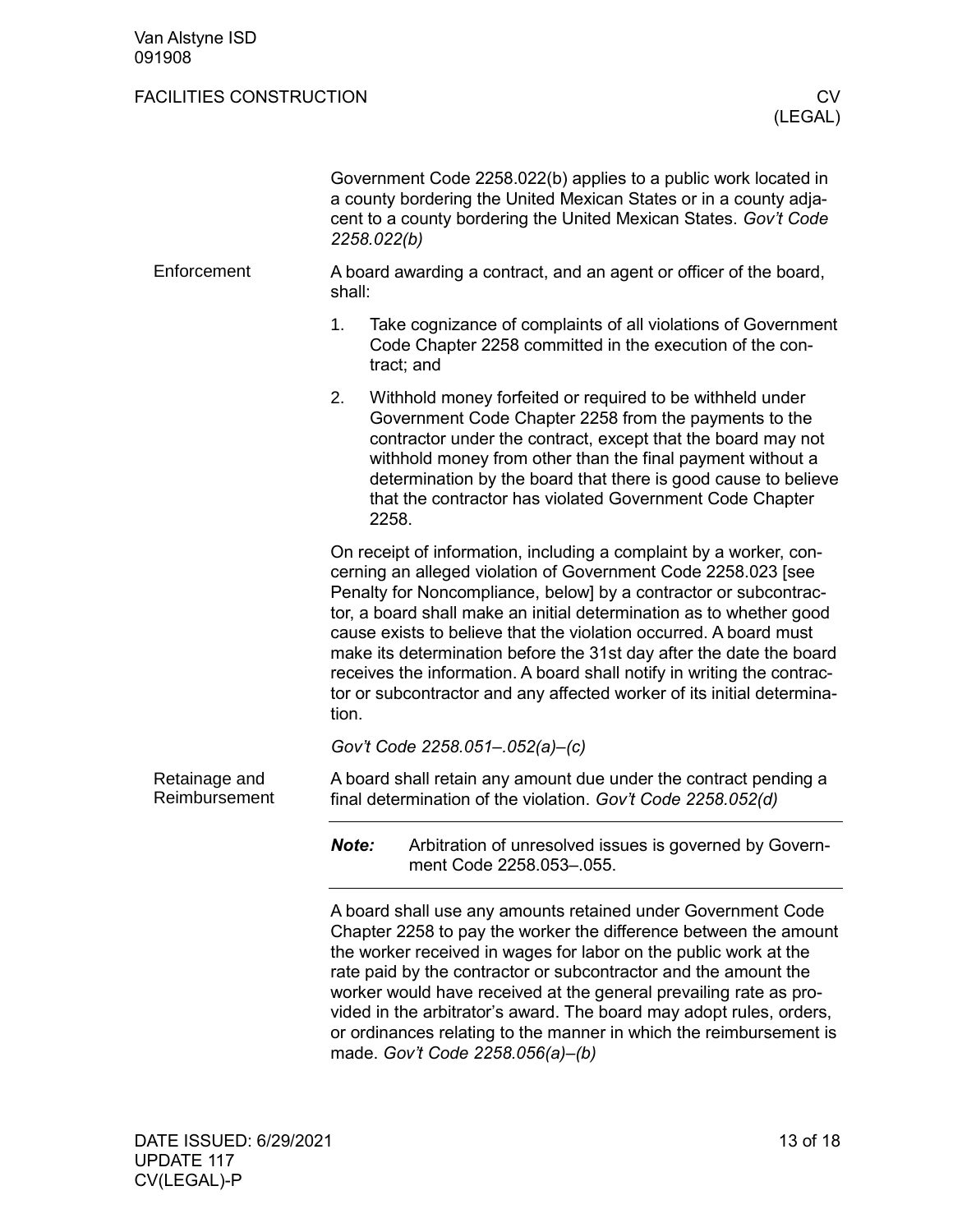<span id="page-13-2"></span><span id="page-13-1"></span><span id="page-13-0"></span>

| Penalty for<br>Noncompliance                         |                                                                                                                                                                                                                                                                                                                                                                                                                                                                                                                          | The contractor who is awarded a contract by a district or a subcon-<br>tractor of the contractor shall pay not less than the rates deter-<br>mined under these provisions to a worker employed by it in the ex-<br>ecution of the contract. A contractor or subcontractor who violates<br>this provision shall pay to the district on whose behalf the contract<br>is made, \$60 for each worker employed for each calendar day or<br>part of the day that the worker is paid less than the wage rates stip-<br>ulated in the contract. A board awarding a contract shall specify<br>this penalty in the contract. A contractor or subcontractor does not<br>violate this section if a board awarding a contract does not deter-<br>mine the prevailing wage rates and specify the rates in the contract<br>as required by these provisions. The board shall use any money<br>collected under this provision to offset the costs incurred in the ad-<br>ministration of Government Code Chapter 2258. Gov't Code<br>2258.023 |  |
|------------------------------------------------------|--------------------------------------------------------------------------------------------------------------------------------------------------------------------------------------------------------------------------------------------------------------------------------------------------------------------------------------------------------------------------------------------------------------------------------------------------------------------------------------------------------------------------|------------------------------------------------------------------------------------------------------------------------------------------------------------------------------------------------------------------------------------------------------------------------------------------------------------------------------------------------------------------------------------------------------------------------------------------------------------------------------------------------------------------------------------------------------------------------------------------------------------------------------------------------------------------------------------------------------------------------------------------------------------------------------------------------------------------------------------------------------------------------------------------------------------------------------------------------------------------------------------------------------------------------------|--|
| <b>Criminal Offense</b>                              | An officer, agent, or representative of a district commits an offense<br>if the person willfully violates or does not comply with a provision of<br>Government Code 2258. Gov't Code 2258.058(a)                                                                                                                                                                                                                                                                                                                         |                                                                                                                                                                                                                                                                                                                                                                                                                                                                                                                                                                                                                                                                                                                                                                                                                                                                                                                                                                                                                              |  |
| <b>Required Workers'</b><br>Compensation<br>Coverage | A district that enters into a building or construction contract shall re-<br>quire the contractor to certify in writing that the contractor provides<br>workers' compensation insurance coverage for each employee of<br>the contractor employed on the public project. Each subcontractor<br>shall provide such a certificate relating to coverage of the subcon-<br>tractor's employees to the general contractor, who shall provide the<br>subcontractor's certificate to the district. Labor Code 406.096(a)-<br>(b) |                                                                                                                                                                                                                                                                                                                                                                                                                                                                                                                                                                                                                                                                                                                                                                                                                                                                                                                                                                                                                              |  |
|                                                      | A district that enters into a building or construction contract on a<br>project shall:                                                                                                                                                                                                                                                                                                                                                                                                                                   |                                                                                                                                                                                                                                                                                                                                                                                                                                                                                                                                                                                                                                                                                                                                                                                                                                                                                                                                                                                                                              |  |
|                                                      | 1.                                                                                                                                                                                                                                                                                                                                                                                                                                                                                                                       | Include in the bid specifications all the duties and responsibili-<br>ties of contractors pertaining to required workers' compensa-<br>tion coverage, using the language required by 28 Administra-<br>tive Code 110.110(c)(7).                                                                                                                                                                                                                                                                                                                                                                                                                                                                                                                                                                                                                                                                                                                                                                                              |  |
|                                                      | 2.                                                                                                                                                                                                                                                                                                                                                                                                                                                                                                                       | As part of the contract, using the language required by 28 Ad-<br>ministrative Code $110.110(c)(7)$ , require the contractor to per-<br>form the duties and responsibilities pertaining to required<br>workers' compensation coverage as set out in 28 Administra-<br>tive Code 110.110(d).                                                                                                                                                                                                                                                                                                                                                                                                                                                                                                                                                                                                                                                                                                                                  |  |
|                                                      | 3.                                                                                                                                                                                                                                                                                                                                                                                                                                                                                                                       | Obtain from the contractor a certificate of coverage for each<br>person providing services on the project, prior to that person<br>beginning work on the project.                                                                                                                                                                                                                                                                                                                                                                                                                                                                                                                                                                                                                                                                                                                                                                                                                                                            |  |
|                                                      | 4.                                                                                                                                                                                                                                                                                                                                                                                                                                                                                                                       | Obtain from the contractor a new certificate of coverage<br>showing extension of coverage:                                                                                                                                                                                                                                                                                                                                                                                                                                                                                                                                                                                                                                                                                                                                                                                                                                                                                                                                   |  |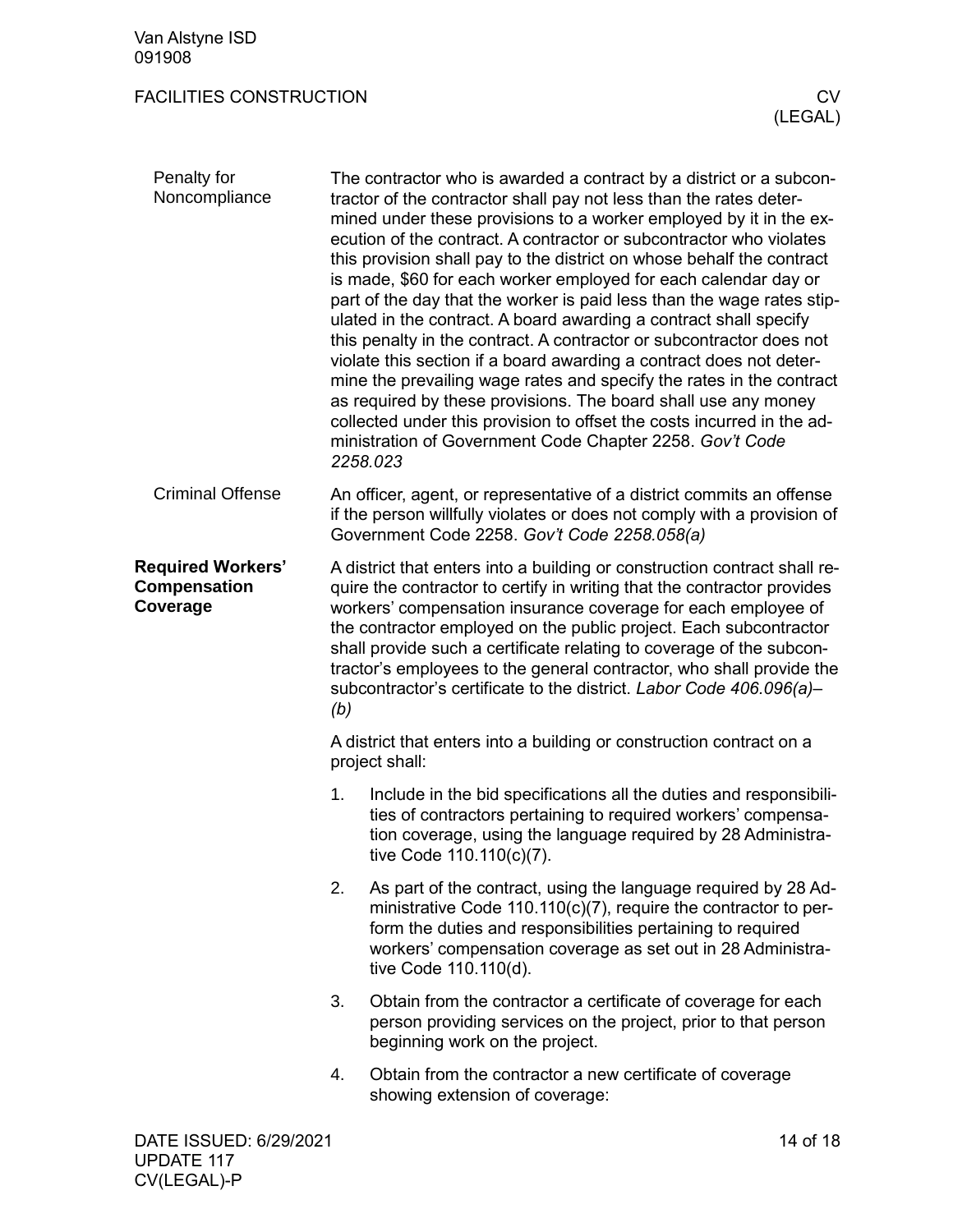<span id="page-14-2"></span><span id="page-14-1"></span><span id="page-14-0"></span>

|                          | a. | Before the end of the current coverage period, if the con-<br>tractor's current certificate shows that the coverage pe-<br>riod ends during the duration of the project; and                                                                                                                                                                                                                                                                                                                                                                                                                                                                                                                                                                                                                                                                                                                                                                                                |
|--------------------------|----|-----------------------------------------------------------------------------------------------------------------------------------------------------------------------------------------------------------------------------------------------------------------------------------------------------------------------------------------------------------------------------------------------------------------------------------------------------------------------------------------------------------------------------------------------------------------------------------------------------------------------------------------------------------------------------------------------------------------------------------------------------------------------------------------------------------------------------------------------------------------------------------------------------------------------------------------------------------------------------|
|                          | b. | No later than seven days after the expiration of the cov-<br>erage for each other person providing services on the<br>project whose current certificate shows that the cover-<br>age period ends during the duration of the project.                                                                                                                                                                                                                                                                                                                                                                                                                                                                                                                                                                                                                                                                                                                                        |
|                          | 5. | Retain certificates of coverage on file for the duration of the<br>project and for three years thereafter.                                                                                                                                                                                                                                                                                                                                                                                                                                                                                                                                                                                                                                                                                                                                                                                                                                                                  |
|                          | 6. | Provide a copy of the certificate of coverage to the Texas De-<br>partment of Insurance, Division of Workers' Compensation<br>upon request and to any person entitled to a copy by law.                                                                                                                                                                                                                                                                                                                                                                                                                                                                                                                                                                                                                                                                                                                                                                                     |
|                          | 7. | Use the language contained in 28 Administrative Code<br>$110.110(c)(7)$ for bid specifications and contracts, without any<br>additional words or changes, except those required to accom-<br>modate the specific document in which they are contained or<br>to impose stricter standards of documentation.                                                                                                                                                                                                                                                                                                                                                                                                                                                                                                                                                                                                                                                                  |
|                          |    | 28 TAC 110.110(c)                                                                                                                                                                                                                                                                                                                                                                                                                                                                                                                                                                                                                                                                                                                                                                                                                                                                                                                                                           |
| Exception                |    | This coverage requirement does not apply to sole proprietors, part-<br>ners, and corporate officers who meet the requirements of Labor<br>Code 406.097(c), and who are explicitly excluded from coverage in<br>accordance with Labor Code 406.097(a). 28 TAC 110.110(i)                                                                                                                                                                                                                                                                                                                                                                                                                                                                                                                                                                                                                                                                                                     |
| <b>Definitions</b>       |    | "Persons providing services on the project" includes all persons or<br>entities performing all or part of the services the contractor has un-<br>dertaken to perform on the project, regardless of whether that per-<br>son contracted directly with the contractor and regardless of<br>whether that person has employees. This includes but is not limited<br>to independent contractors, subcontractors, leasing companies,<br>motor carriers, owner-operators, employees of any such entity, or<br>employees of any entity furnishing persons to perform services on<br>the project. "Services" includes but is not limited to providing, haul-<br>ing, or delivering equipment or materials, or providing labor, trans-<br>portation, or other service related to a project. "Services" does not<br>include activities unrelated to the project, such as food/beverage<br>vendors, office supply deliveries, and delivery of portable toilets. 28<br>TAC 110.110(a)(7) |
|                          |    | "Project" includes the provision of all services related to a building<br>or construction contract for a district. 28 TAC 110.110(a)(8)                                                                                                                                                                                                                                                                                                                                                                                                                                                                                                                                                                                                                                                                                                                                                                                                                                     |
| <b>Criminal Offenses</b> |    | For information on criminal offenses for violations of Education<br>Code 44.031, see CH.                                                                                                                                                                                                                                                                                                                                                                                                                                                                                                                                                                                                                                                                                                                                                                                                                                                                                    |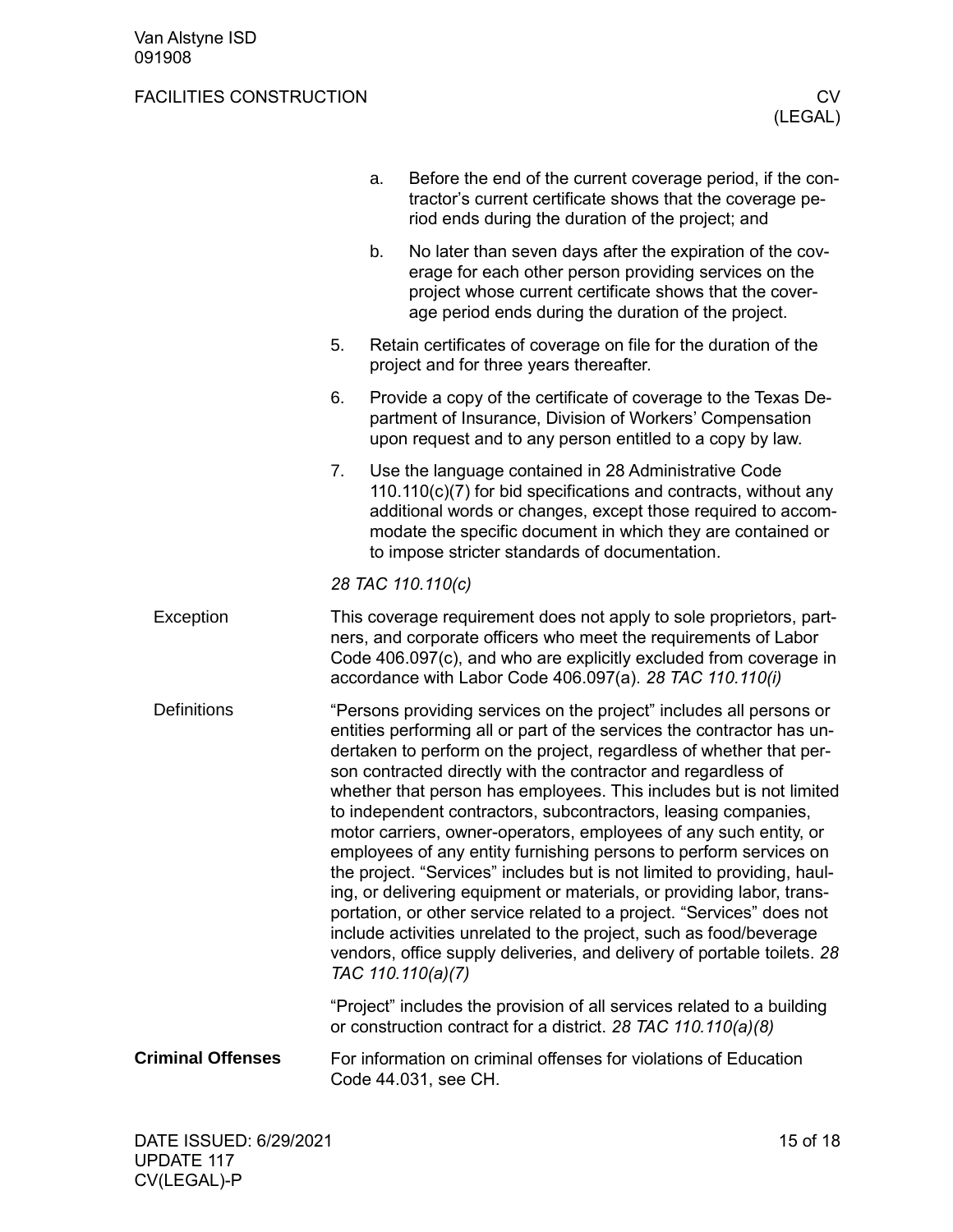<span id="page-15-1"></span><span id="page-15-0"></span>

| Van Alstyne ISD<br>091908      |                                                                                                                                                                                                                                                                                                                                  |                                                                                                                                                                                                                                                                                                                                                                                                                                                                                                                                                                                                                                                                                             |  |
|--------------------------------|----------------------------------------------------------------------------------------------------------------------------------------------------------------------------------------------------------------------------------------------------------------------------------------------------------------------------------|---------------------------------------------------------------------------------------------------------------------------------------------------------------------------------------------------------------------------------------------------------------------------------------------------------------------------------------------------------------------------------------------------------------------------------------------------------------------------------------------------------------------------------------------------------------------------------------------------------------------------------------------------------------------------------------------|--|
| <b>FACILITIES CONSTRUCTION</b> |                                                                                                                                                                                                                                                                                                                                  | CV<br>(LEGAL)                                                                                                                                                                                                                                                                                                                                                                                                                                                                                                                                                                                                                                                                               |  |
| <b>Enforcement Actions</b>     |                                                                                                                                                                                                                                                                                                                                  | Government Code Chapter 2269 may be enforced through an ac-<br>tion for declaratory or injunctive relief filed not later than the tenth<br>day after the date on which the contract is awarded. Gov't Code<br>2269.452                                                                                                                                                                                                                                                                                                                                                                                                                                                                      |  |
| Defects in Facilities          |                                                                                                                                                                                                                                                                                                                                  | A district that brings an action for recovery of damages for the de-<br>fective design, construction, renovation, or improvement of a dis-<br>trict facility financed by bonds shall provide the commissioner with<br>written notice of the action by registered or certified mail, return re-<br>ceipt requested, not later than the 30th day after the date the ac-<br>tion is filed. If the district fails to comply with this provision, the<br>court or an arbitrator or other adjudicating authority shall dismiss<br>the action without prejudice. The dismissal of an action under this<br>provision extends the statute of limitations on the action for a pe-<br>riod of 90 days. |  |
|                                | The notice must include a copy of the petition and an itemized list<br>of the defects in the design, construction, renovation, or improve-<br>ment for which the district is seeking damages under the action.                                                                                                                   |                                                                                                                                                                                                                                                                                                                                                                                                                                                                                                                                                                                                                                                                                             |  |
|                                | In an action involving an instructional facility financed by bonds for<br>which the district receives state assistance under Education Code<br>Chapter 46, Subchapter A (Instructional Facilities Allotment), the<br>commissioner may join in the action on behalf of the state to pro-<br>tect the state's share in the action. |                                                                                                                                                                                                                                                                                                                                                                                                                                                                                                                                                                                                                                                                                             |  |
|                                | A district that brings an action under these provisions shall use the<br>net proceeds from the action for:                                                                                                                                                                                                                       |                                                                                                                                                                                                                                                                                                                                                                                                                                                                                                                                                                                                                                                                                             |  |
|                                |                                                                                                                                                                                                                                                                                                                                  | 1. The repair of the defective design, construction, renovation, or<br>improvement of the facility on which the action is brought, in-<br>cluding the repair of any ancillary damage to furniture and fix-<br>tures;                                                                                                                                                                                                                                                                                                                                                                                                                                                                        |  |
|                                | 2.                                                                                                                                                                                                                                                                                                                               | The replacement of the facility on which the action is brought;                                                                                                                                                                                                                                                                                                                                                                                                                                                                                                                                                                                                                             |  |
|                                | 3.                                                                                                                                                                                                                                                                                                                               | The reimbursement of the district for a repair or replacement;<br>or                                                                                                                                                                                                                                                                                                                                                                                                                                                                                                                                                                                                                        |  |
|                                | 4.                                                                                                                                                                                                                                                                                                                               | Any other purpose with written approval from the commis-<br>sioner.                                                                                                                                                                                                                                                                                                                                                                                                                                                                                                                                                                                                                         |  |
|                                | Education Code 46.008 applies to the repair. A district shall provide<br>to the commissioner an itemized accounting of any repairs made.                                                                                                                                                                                         |                                                                                                                                                                                                                                                                                                                                                                                                                                                                                                                                                                                                                                                                                             |  |
|                                |                                                                                                                                                                                                                                                                                                                                  | The state's share resulting from an action brought under these pro-<br>visions involving an instructional facility financed by bonds for<br>which the school district receives state assistance under Education<br>Code Chapter 46, Subchapter A is state property. The district shall<br>send to the comptroller any portion of the state's share not used by<br>the district to repair the defective design, construction, renovation,                                                                                                                                                                                                                                                    |  |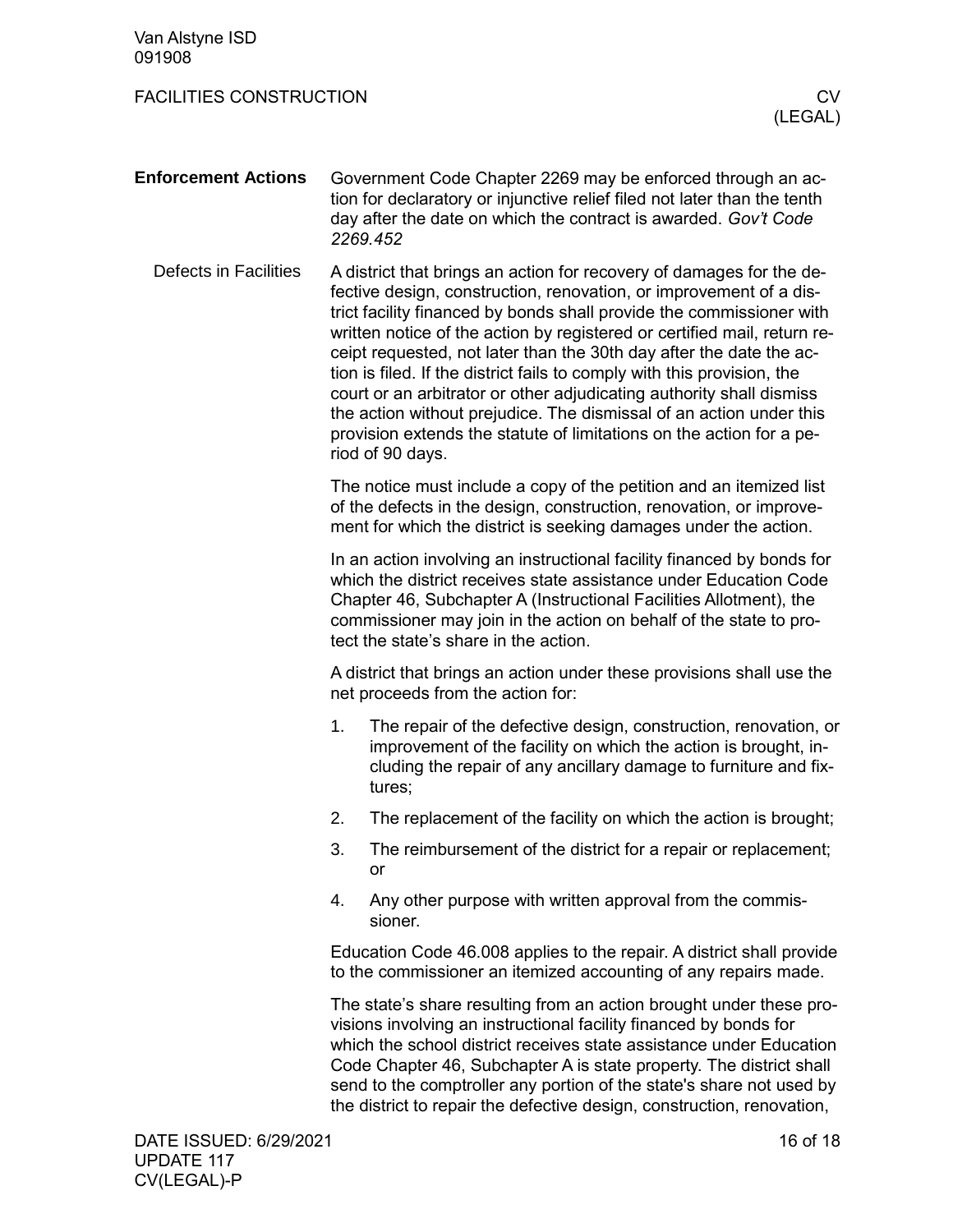| or improvement of the instructional facility on which the action is  |
|----------------------------------------------------------------------|
| brought or to replace the facility. Education Code 48.272 applies to |
| the state's share.                                                   |

"Net proceeds" means the difference between the amount recovered by or on behalf of a school district in an action, by settlement or otherwise, and the legal fees and litigation costs incurred by the district in prosecuting the action. *Definitions*

> "State's share" means an amount equal to the district's net proceeds from the recovery multiplied by a percentage determined by dividing the amount of state assistance under Education Code Chapter 46, Subchapter A used to pay the principal of and interest on bonds issued in connection with the instructional facility that is the subject of the action by the total amount of principal and interest paid on the bonds as of the date of the judgment or settlement.

#### *Education Code 44.151*

If the attorney general believes that a district has violated or is violating Education Code 44.151(d), (e), or (f) (use of proceeds, accounting, and the state's share), the attorney general may, after providing at least two weeks' notice to the district, bring an action on behalf of the state to enjoin the district from violating those sections. *Attorney General Enforcement*

> In such an action, the attorney general may request and the court may order any other appropriate relief that is in the public interest, including payment of:

- 1. A civil penalty in an amount not to exceed \$20,000 for each violation;
- 2. The attorney general's reasonable costs for investigating and prosecuting the violation; or
- 3. If applicable, the amount of the state's share.

*Education Code 44.152(a)–(b)*

<span id="page-16-0"></span>A governmental contract may not provide for the award of attorney's fees to a district in a dispute in which the district prevails unless the contract provides for the award of attorney's fees to each other party to the contract if that party prevails in the dispute. Attorney Fees

> "Governmental contract" means a contract awarded by a governmental entity for general construction, an improvement, a service, or a public works project or for a purchase of supplies, materials, or equipment.

*Gov't Code 2252.904*